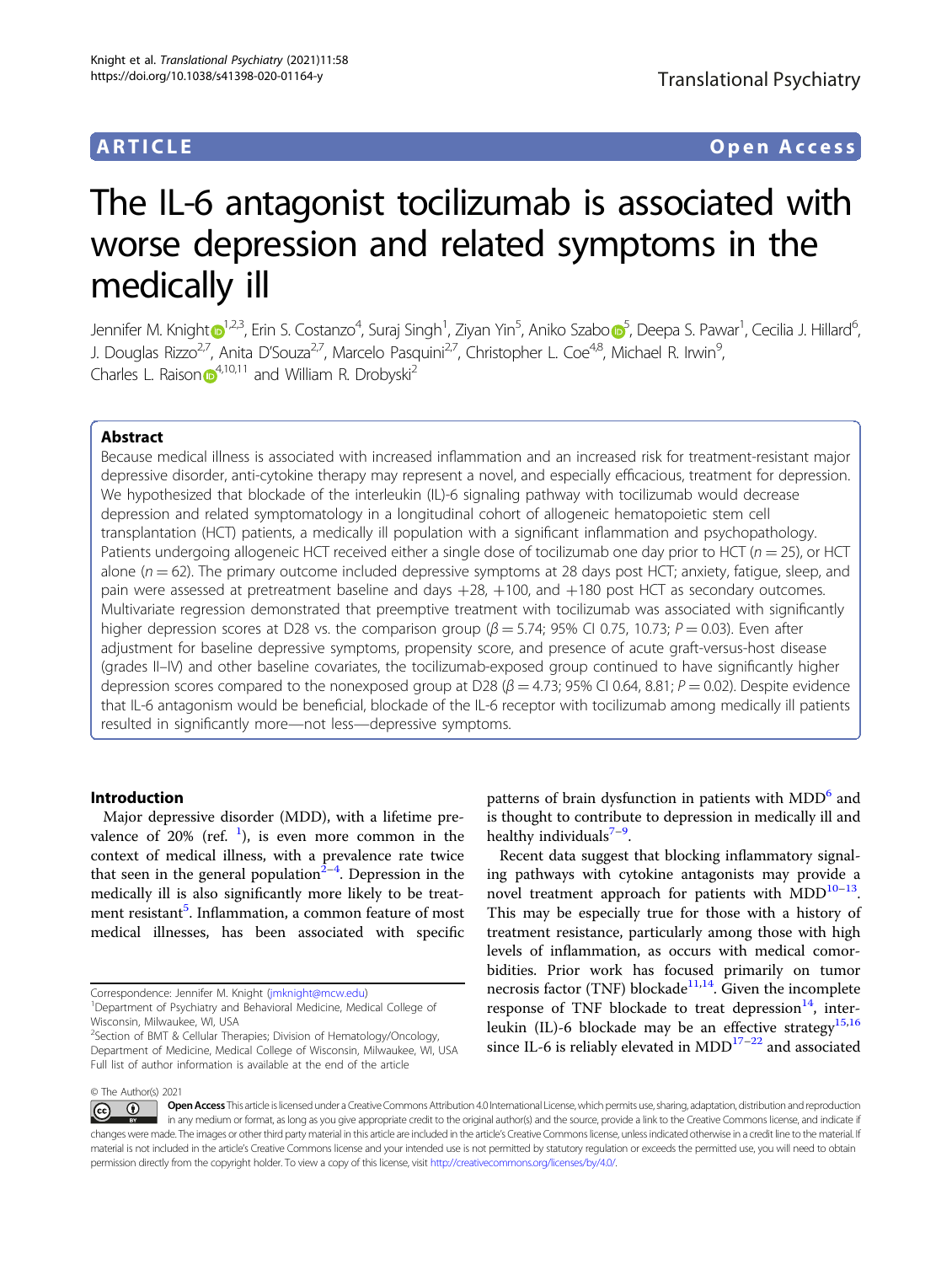with induction of depression following inflammatory challenge $13,14$ .

Tocilizumab antagonizes IL-6 activation of both classical (membrane-bound) and trans (soluble) recep-tor signaling<sup>[15](#page-7-0)</sup>. Two published studies evaluate associations between tocilizumab administration and MDDrelated symptoms (depression, anxiety, and fatigue), with both concluding that tocilizumab produced beneficial effects. However, these studies had several limitations, including recruitment limited to patients with rheumatoid arthritis (whose symptoms improved with disease remission), small sample sizes<sup>[16](#page-7-0)</sup>, and absence of a control group<sup>[16](#page-7-0)[,23](#page-8-0)</sup>.

Hematopoietic cell transplantation (HCT) patients constitute a medically ill cancer population with a significant degree of inflammation and depression in the peri-HCT period<sup>24–[26](#page-8-0)</sup>. Depressive symptoms constitute a significant prognostic risk variable for poorer clinical outcomes among HCT recipients, including early mortality and increased occurrence of graft-versus-host disease  $(GVHD)^{27,28}$ . IL-6 is dysregulated during GVHD $^{29-31}$  $^{29-31}$  $^{29-31}$  $^{29-31}$  $^{29-31}$ , with IL-6 antagonists demonstrating promise for GVHD prevention $32-35$ . HCT patients are a clinically relevant population to address the larger question of whether IL-6 antagonism might offer a viable antidepressant strategy among medically ill patients experiencing elevated inflammatory activity.

We conducted an observational cohort study to evaluate the potentially beneficial effects of tocilizumab on depression and related symptoms among allogeneic HCT recipients, and compared their outcomes to a cohort of allogeneic HCT recipients who did not receive tocilizumab. The primary objective was to evaluate whether tocilizumab use was associated with less severe depressive symptoms following HCT. Secondary outcomes included the effects of tocilizumab treatment on anxiety, fatigue, sleep, and pain following HCT. The a priori prediction was that allogeneic HCT patients given tocilizumab would have less severe depression and related symptoms, as compared to those not given tocilizumab.

#### Methods

#### Study overview and eligibility criteria Intervention cohort

In addition to the standard GVHD prophylaxis with tacrolimus/methotrexate, individuals participating in a phase II open label trial at the Medical College of Wisconsin (MCW) also received tocilizumab for prevention of acute GVHD (aGVHD) after allogeneic HCT [\(clinicaltrials.](http://clinicaltrials.gov) [gov](http://clinicaltrials.gov) NCT02206035). They were invited to provide pre- and post-HCT patient-reported outcome (PRO) data as part of the tocilizumab treatment arm for the current study. Patients were enrolled from January 2015 through July 2016. Eligibility for the parent and current study included being 18–75 years of age, and undergoing HCT for acute leukemia, chronic myelogenous leukemia (CML), myelodysplasia, other myeloproliferative disorders, or chemotherapy sensitive lymphoproliferative diseases. Patients were excluded if they had a history of intolerance or allergy to tocilizumab, or if they received rituximab or other monoclonal antibodies during conditioning. See Drobyski et al.<sup>[36](#page-8-0)</sup> for additional information on the intervention population and treatment regimen. Twenty-five of the 35 patients involved in the parent trial consented to the study. Administration of tocilizumab occurred through the MCW HCT Program. All participants provided written informed consent; all procedures were approved in advance by the MCW Institutional Review Board (IRB).

#### Comparison group

Individuals participating in a longitudinal study evaluating biobehavioral effects on recovery following allogeneic HCT at the University of Wisconsin–Madison (UW) served as a comparison group. UW patients received standard GVHD prophylaxis with methotrexate/ tacrolimus; none received tocilizumab. Allogeneic transplant participants ( $N = 204$ ) with follow-up PROs were enrolled between 2008 and 2015. Patients from the UW cohort who were receiving a second transplant, BEAM conditioning, total body irradiation, anti-thymocyte globulin, sirolimus, cord blood transplant, or cyclosporine/ mycophenolate mofetil GVHD prophylaxis were excluded to maintain the treatment homogeneity between comparative cohorts, as these regimens were not used within the MCW tocilizumab group. No inflammatory biomarker data was available from this cohort. All participants provided written informed consent and all procedures were approved by the UW IRB.

#### Patient-reported outcomes

All participants completed self-report surveys at four time points: baseline (prior to tocilizumab for intervention group), day  $+28$  (D28; with respect to day 0 being day of transplant), D100, and D180 post transplant. To assess the primary study endpoint (depression score at D28), the 20 item General Depression subscale from the Inventory of Depression and Anxiety Symptoms (IDAS) was used<sup>[37](#page-8-0)</sup>. Questionnaires administered at all assessments included the IDAS, Fatigue Symptom Inventory (FSI; fatigue) $38$ , Pittsburgh Sleep Quality Index (PSQI; sleep)<sup>[39](#page-8-0)</sup>, and Brief Pain Inventory (pain) $40$ . Patients endorsing thoughts of suicidality or self-harm per the IDAS were contacted by the study principal investigator and offered appropriate follow-up care.

#### Sample size

The study sample size was determined by the parent studies, which were designed for outcomes unrelated to the primary aim of the current analyses. With the final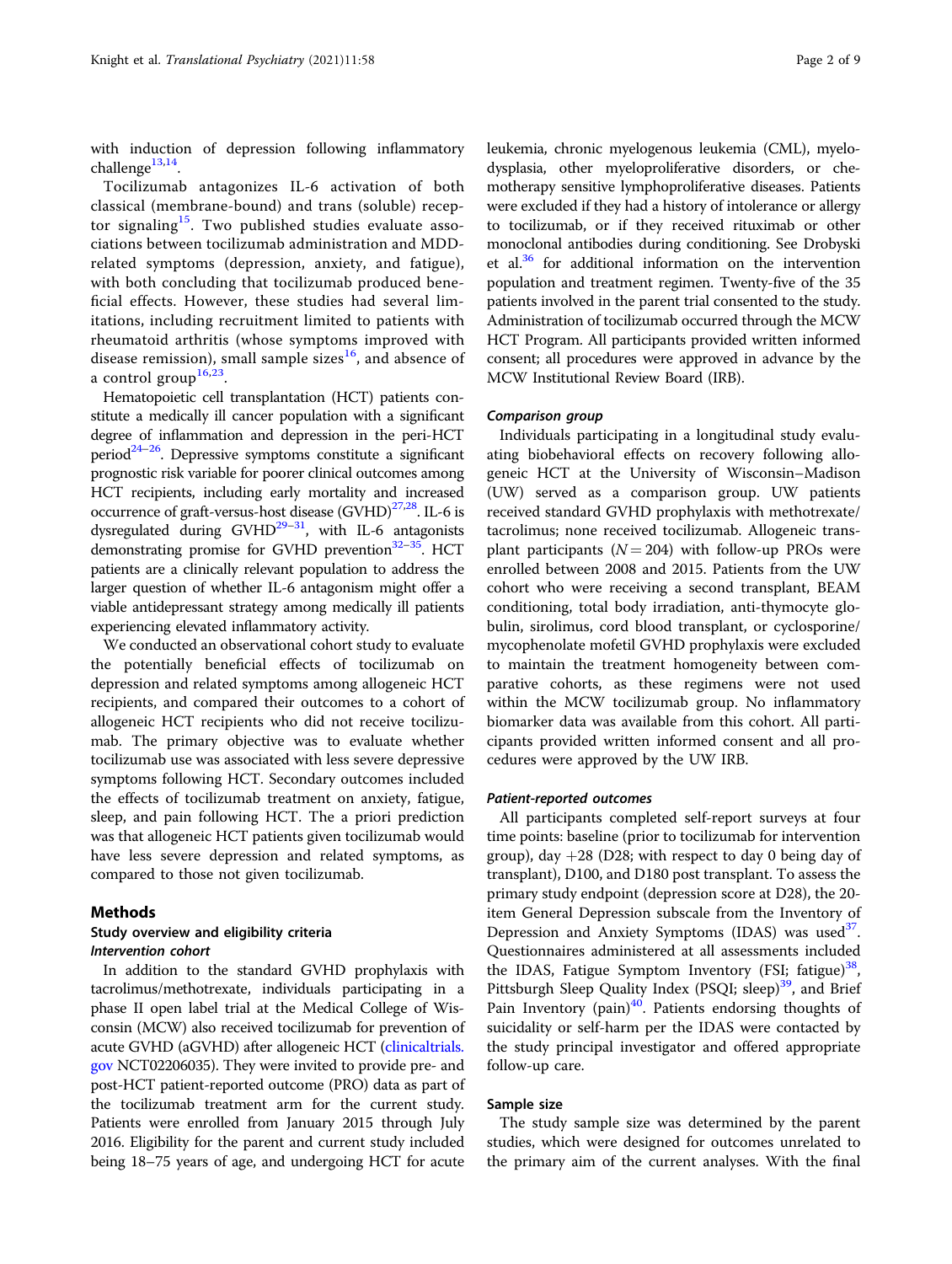sample size of 25 tocilizumab-treated and 62 comparison patients, the study has 80% power to detect effects of 0.67 standard deviations (SD) or higher, and 90% power to detect effects of 0.78 SD. Previously published articles report effect sizes ranging between 0.62 and 1.25 on the General Depression subscale of the IDAS between cases and non-cases for a variety of psychiatric disorders<sup>[37](#page-8-0)</sup>. Assuming a SD of 12 points, an 8-point difference in the IDAS depression scale was detectable with at least 80% power.

#### Statistical analysis

#### Descriptive analyses

Student's t test or Chi-square tests were used to evaluate differences between the two cohorts for continuous or categorical baseline demographic variables, respectively. Univariate comparisons of PRO variables were performed using Wilcoxon's rank-sum test. Demographic characteristics described for each group include age, sex, race, body mass index (BMI), income, and education level. Additional medical characteristics for each group include disease, cytomegalovirus (CMV) status, conditioning regimen intensity, donor and HLA match, and graft type.

#### Primary analysis

An analysis of covariance (ANCOVA) regression model was fitted for all eligible patients to evaluate the impact of cohort (tocilizumab vs. comparison group) on the primary outcome of depressive symptoms at D28, while covarying for both baseline depressive symptomatology and presence of grades II–IV aGVHD by D28.

#### Secondary analyses

Inverse propensity-weighted regression was the primary analytical approach for multivariable analyses of the trajectory of depressive symptoms over all time points within a single model. The trajectories of other PROs were analyzed similarly. Propensity scores were obtained using a logistic regression model with age, sex, BMI, CMV status, conditioning regimen, and donor type as predictors of study group. Graft source was unbalanced but could not be included in the propensity model due to the very low number of patients with bone marrow as graft source in the comparison group. For each PRO, a linear mixed-effect model was fitted with inverse propensity scores as weights to evaluate the impact of treatment group at each time point (D28, D100, and D180), adjusting for the baseline value of the measurement and grades II–IV aGVHD before the corresponding time point. For all tests, alpha level was set at two-sided  $p < 0.05$ , and no adjustments for multiple comparisons were performed.

#### Post hoc analyses

Because aGVHD status was included as a time-varying covariate in the multivariable analyses, the same model was used to evaluate whether development of aGVHD affected PRO responses following tocilizumab treatment. To examine the degree to which differences in disease state composition between the two study sites might have contributed to the findings, additional sensitivity analyses were conducted in a group that restricted disease states between the sites by removing disease subsets that had only 0 or 1 case in one of the groups. These analyses were limited to patients with acute myelogenous leukemia, acute lymphocytic leukemia, CML, and myelodysplastic syndrome  $(n =$ 25, tocilizumab;  $n = 29$ , comparison group).

In all analyses, the assumptions of the parametric tests (t test for age and regression models for the PRO outcomes) were evaluated using residual plots, including QQ plots to assess normality and residual vs. fitted value plots for homoscedasticity.

### Results

#### Descriptive analyses

Baseline demographic characteristics are summarized in Table [1.](#page-3-0) Age was the only demographic variable differing between the cohorts, with the tocilizumab cohort slightly older than the comparison group (60.2 vs. 53.9,  $P = 0.01$ ). The tocilizumab group had a higher proportion of patients receiving a bone marrow graft (20% vs. 5%,  $P =$ 0.03). There were no significant differences in sleep (Fig. [1d](#page-4-0)) or development of aGVHD (Table [1\)](#page-3-0), although the tocilizumab group had consistently worse PSQI scores and a lower incidence of aGVHD (for further details on parent study outcomes, see Drobyski et al.<sup>36</sup>).

Univariate PRO characteristics for the entire cohort  $(n = 87)$  are reported in Table [2.](#page-5-0) Depressive symptoms were significantly worse at D28 (42.7 vs. 38.2,  $P = 0.03$ , Fig. [1](#page-4-0)a) and anxiety significantly higher at D100 (19.2 vs. 15.6,  $P = 0.02$ , Fig. [1b](#page-4-0)) among patients receiving tocilizumab compared to those not receiving the drug. While fatigue intensity was significantly lower (2.5 vs. 3.9,  $P =$ 0.003) among the tocilizumab patients at baseline, fatigue intensity was higher among this cohort at three subsequent time points, although this trend did not attain statistical significance. Patients receiving tocilizumab reported significantly more pain intensity at D28 than those not receiving tocilizumab (3.0 vs.1.5,  $P < .001$ , Fig. [1](#page-4-0)c).

#### Primary analysis

ANCOVA adjusting for baseline depressive symptoms and presence of grades II–IV aGVHD demonstrated that the tocilizumab group had significantly higher depression scores at D28 vs. the comparison group (Fig. [1;](#page-4-0)  $\beta = 5.74$ ; 95% CI 0.75, 10.73;  $P = 0.03$ ).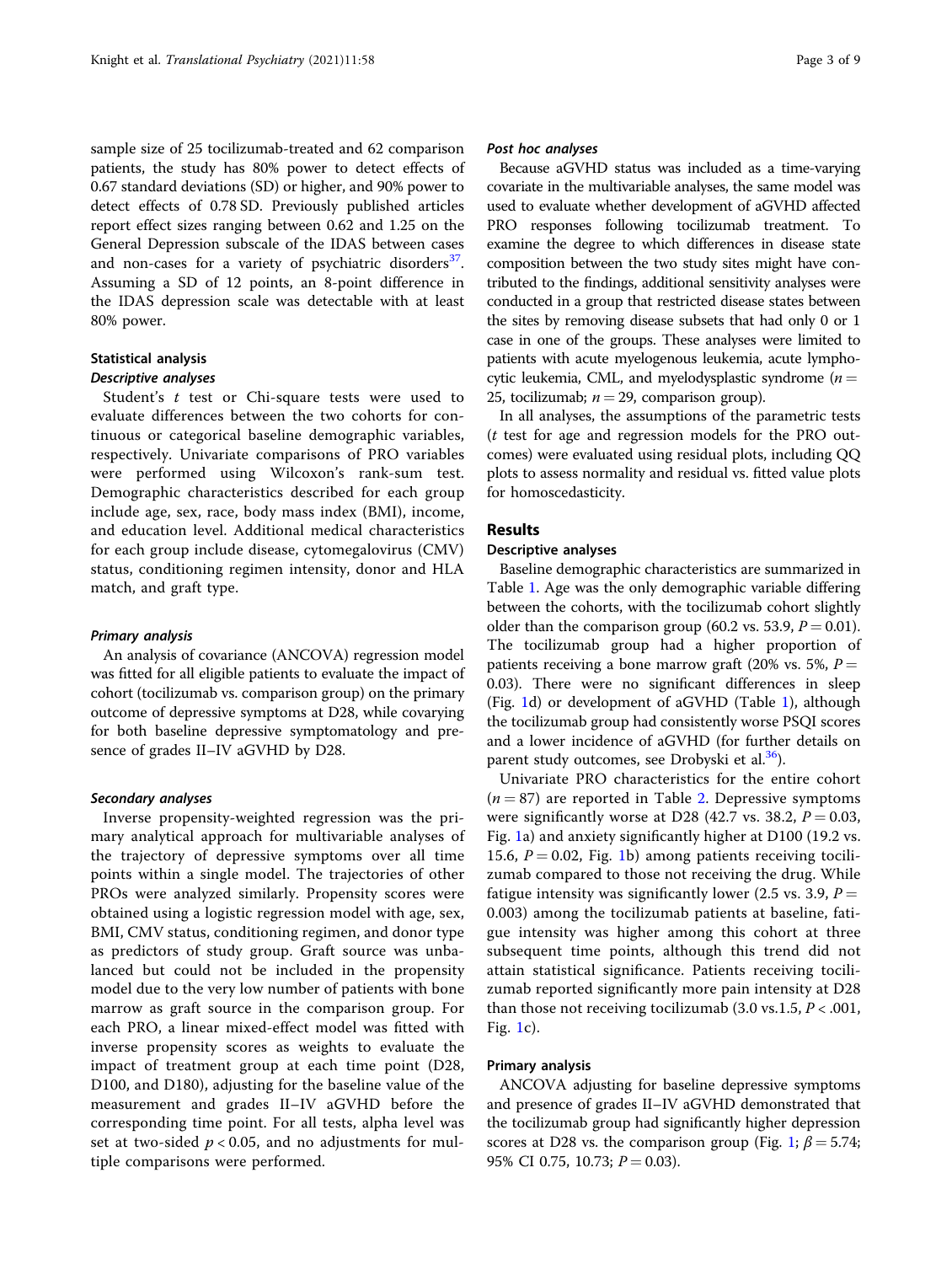<span id="page-3-0"></span>Table 1 Demographic and clinical characteristics.

| Characteristic                           | Participants, no. (%)            |                              |         |  |  |
|------------------------------------------|----------------------------------|------------------------------|---------|--|--|
|                                          | Tocilizumab cohort<br>$(N = 25)$ | Control cohort<br>$(N = 62)$ | P value |  |  |
| Age, mean (SD), y                        | 60.2 (10.6)                      | 53.9 (10.1)                  | 0.01    |  |  |
| Female sex                               | 10(40)                           | 21 (34)                      | 0.59    |  |  |
| Race                                     |                                  |                              | 0.14    |  |  |
| Caucasian/White                          | 23 (92)                          | 61 (98)                      |         |  |  |
| Asian American                           | 1(4)                             | 0(0)                         |         |  |  |
| Latino/a                                 | 1(4)                             | 0(0)                         |         |  |  |
| Native American                          | 0(0)                             | 1(2)                         |         |  |  |
| Body mass index, mean (SD)               | 28.4 (4.6)                       | 28.8 (4.9)                   | 0.74    |  |  |
| Education <sup>a,b</sup>                 |                                  |                              | 0.90    |  |  |
| <12 years                                | 1(4)                             | 3(5)                         |         |  |  |
| High school                              | 8(33)                            | 20 (33)                      |         |  |  |
| Some college                             | 5(21)                            | 13 (21)                      |         |  |  |
| College graduate                         | 4(17)                            | 14 (23)                      |         |  |  |
| Post graduate degree                     | 5(21)                            | 7(12)                        |         |  |  |
| Trade school                             | 1(4)                             | 4(7)                         |         |  |  |
| Income <sup>c,d</sup>                    |                                  |                              |         |  |  |
| $\le$ \$10,000                           | 0(0)                             | 1(2)                         | 0.76    |  |  |
| \$10,001-\$25,000                        | 4(17)                            | 6(10)                        |         |  |  |
| \$25,001-\$40,000                        | 4(17)                            | 15 (25)                      |         |  |  |
| \$40,001-\$55,000                        | 4(17)                            | 6(10)                        |         |  |  |
| \$55,001-\$70,000                        | 3(13)                            | 8(14)                        |         |  |  |
| \$70,001-\$85,000                        | 3(13)                            | 6(10)                        |         |  |  |
| \$85,001-\$100,000                       | 1(4)                             | 9(15)                        |         |  |  |
| $>$ \$100,000                            | 4(17)                            | 8(14)                        |         |  |  |
| Diagnostic category                      |                                  |                              |         |  |  |
| ALL                                      | 2(8)                             | 2(3)                         | < 0.001 |  |  |
| AML                                      | 15 (60)                          | 17(27)                       |         |  |  |
| <b>CLL</b>                               | 0(0)                             | 9(15)                        |         |  |  |
| CML                                      | 5(20)                            | 2(3)                         |         |  |  |
| Lymphoma                                 | 1(4)                             | 22 (35)                      |         |  |  |
| <b>MDS</b>                               | 2(8)                             | 8(13)                        |         |  |  |
| Other                                    | 0(0)                             | 2(3)                         |         |  |  |
| Donor type                               |                                  |                              |         |  |  |
| 8/8 HLA matched                          | 14 (56)                          | 24 (39)                      | 0.14    |  |  |
| unrelated donor                          |                                  |                              |         |  |  |
| HLA matched sibling donor                | 11(44)                           | 38 (61)                      |         |  |  |
| Graft type <sup>c</sup>                  |                                  |                              |         |  |  |
| Bone marrow                              | 5(20)                            | 3(5)                         | 0.03    |  |  |
| Mobilized peripheral blood<br>stem cells | 20 (80)                          | 56 (95)                      |         |  |  |
| CMV positive <sup>a</sup>                | 9(36)                            | 32 (53)                      | 0.17    |  |  |
| Conditioning regimen                     |                                  |                              |         |  |  |
| Myeloablative                            | 12 (48)                          | 27 (44)                      | 0.71    |  |  |
| Reduced intensity conditioning           | 13 (52)                          | 35 (57)                      |         |  |  |
| Development of aGVHD (grades II-IV)      |                                  |                              |         |  |  |
| Baseline                                 | 0(0)                             | 0(0)                         |         |  |  |
| Day 28                                   | 0(0)                             | 3(5)                         | 0.26    |  |  |
| Day 100                                  | 2(8)                             | 10 (16)                      | 0.32    |  |  |
| Day 180                                  | 3(12)                            | 18 (29)                      | 0.09    |  |  |

ALL acute lymphoblastic leukemia, AML acute myelogenous leukemia, CLL chronic lymphocytic leukemia, CML chronic myelogenous leukemia, CMV cytomegalovirus, HLA human leukocyte antigen, MDS myelodysplasia. <sup>a</sup>Data missing for one participant in the control cohort.

b Data missing for one participant in the tocilizumab cohort.

Data missing for three participants in the control cohort.

dData missing for two participants in the tocilizumab cohort.

#### Secondary analyses

After adjusting for baseline depressive symptoms, presence of aGVHD (grades II–IV), and additional baseline covariates via propensity weighting, the tocilizumab-

exposed group continued to have significantly higher depression scores at D28 compared to the unexposed group ( $\beta = 4.73$ ; 95% CI 0.64, 8.81;  $P = 0.02$ ), a difference that resolved and was no longer significant at D100 and D180 (Table [3\)](#page-6-0). Patients receiving tocilizumab exhibited significantly more severe anxiety symptoms ( $\beta$  = 2.82; 95% CI 0.86, 4.78;  $P = 0.005$ ) at D100 (with propensity weighting after adjusting for baseline anxiety and presence of aGVHD; Table [3\)](#page-6-0). None of the FSI variables were significantly different between the treatment groups at any time point. Adjusted models for pain intensity indicated that there were significantly more pain symptoms in the tocilizumab-treated vs. unexposed patients at D28 (Table [3](#page-6-0);  $\beta$  = 1.22; 95% CI 0.49, 1.96;  $P$  = 0.001) and D180 (Table [3;](#page-6-0)  $\beta = 0.98$ ; 95% CI 0.07, 1.88;  $P = 0.04$ ). Finally, the tocilizumab-exposed group reported significantly poorer sleep quality at D180 (Table [3;](#page-6-0)  $\beta$  = 2.46; 95% CI 0.54, 4.38;  $P = 0.01$ ).

#### Post hoc analyses

Among the measures acquired after progression to grades II–IV aGVHD in either the intervention or comparison group from any of the 187 data points collected  $(n = 22$  data points for patients with aGVHD, or 11.8%), there was no significant difference in endorsement of depression ( $\beta$  = 3.13; 95% CI −1.77, 8.04; P = 0.19) or anxiety ( $\beta = 0.94$ ; 95% CI −1.20, 3.08; P = 0.35) among those with aGVHD (Table [4\)](#page-6-0). After developing aGVHD, patients experienced a significantly greater duration of fatigue ( $\beta$  = 2.56; 95% CI 0.36, 4.76;  $P = 0.03$ ) compared to patients who did not develop aGVHD. Neither pain nor sleep quality was affected by development of aGVHD. The effect sizes for the secondary analyses that focused on the disease-restricted subset were similar to the full cohort (see Supplemental Tables 1–4 for additional details), indicating that any potential differences between the two study sites or disease state composition within did not substantially contribute to the primary findings.

#### **Discussion**

Despite the prevailing psychiatric gestalt, based largely on studies examining TNF antagonists $12,13,41$  $12,13,41$ , and contrary to our initial hypothesis, allogeneic HCT patients receiving the IL-6 antagonist tocilizumab experienced significantly worse—not better—depression, anxiety, pain, and sleep compared to HCT patients not receiving the drug. Antagonizing IL-6-mediated inflammation was not only ineffective at preventing adverse PROs, it was associated with worse symptomatology. Along with other emerging findings<sup>[42](#page-8-0)</sup>, these data challenge the current psychiatric paradigm purporting that anti-cytokine therapy may be effective at mitigating depression symptoms, particularly among treatment-resistant or inflamed individuals. Importantly, the difference in depressive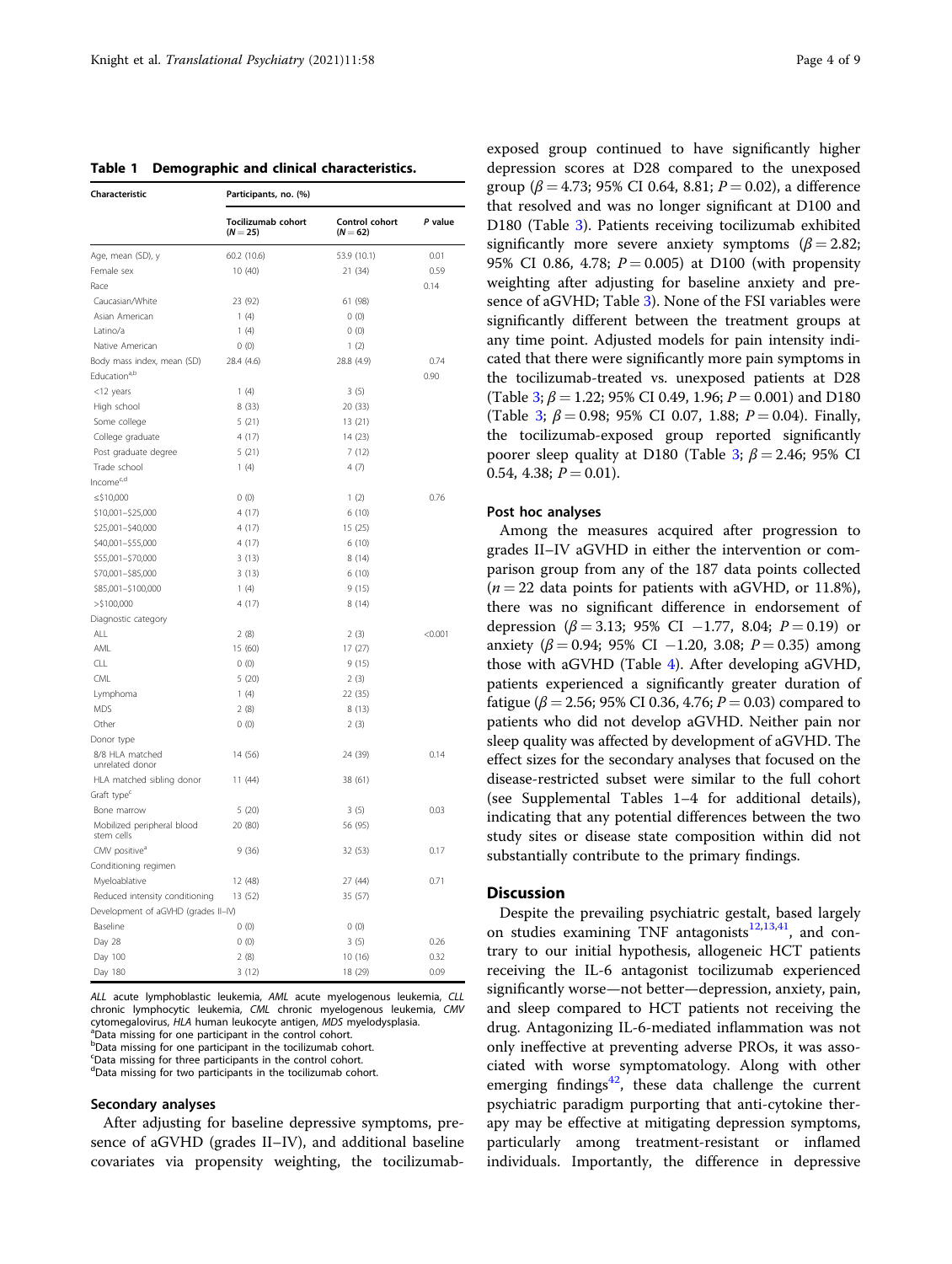<span id="page-4-0"></span>

symptoms between groups in this study was clinically meaningful<sup>43</sup>. Further, findings from the current study have clinical implications for treatment-related QOL and QOL in the medically ill, further informing our understanding of biological processes underlying the basis for depression and related sickness symptoms in this population.

Inflammatory cytokines contribute to depressive symptoms, with antidepressant therapies effective at blocking this effect on the brain $44$ . Meta-analyses suggest that anti-inflammatory treatments, including anticytokine therapies, mitigate depressive symptomatol- $\log y^{10,12}$  $\log y^{10,12}$  $\log y^{10,12}$  $\log y^{10,12}$  $\log y^{10,12}$ . A recent report of the antidepressant effects of anti-cytokine therapies indicates a potential causative role of cytokines in depression and a potential treatment role for cytokine modulators as novel drugs for depression in chronically inflamed individuals $12$ . In that analysis, those treated with tocilizumab demonstrated statistically significant improvement in depressive symptoms $12$ ; however, this meta-analytic assessment was limited by several factors, including the existence of only two studies assessing the effects of tocilizumab on PRO measures<sup>[16](#page-7-0),23</sup>. The first prospective, randomized controlled trial of anti-cytokine therapy (infliximab) for depression treatment identified that TNF antagonism was effective at improving depressive symptoms only in patients with high inflammation $11$ , although these results recently failed to be replicated in a cohort of bipolar patients<sup>42</sup>. Were this a uniform anti-

cytokine therapy response, similar beneficial effects would be expected in the current study as the tocilizumab group had markedly elevated IL-6 levels, up to a ninefold increase from baseline<sup>36</sup>.

Given this, one must consider other possible immunobiologic mechanisms to explain the current findings. First, while tocilizumab is not believed to cross the blood–brain barrier $^{45}$  $^{45}$  $^{45}$ , emerging evidence suggests there is likely increased blood–brain permeability under conditions of significant inflammation, like  $HCT^{46,47}$ . It is unknown if, or how, this would affect anti-cytokine signaling. Second, despite evidence that TNF antagonism reduces depressive symptoms among inflamed and depressed individuals<sup>[11](#page-7-0)</sup>, it has alternatively been suggested that blanket blockade of anti-cytokine signaling may be inadvisable  $48,49$  $48,49$ . Finally, it is possible that blockade of peripheral receptors alone results in excess unbound peripheral IL-6 available to exert its action centrally. In the parent trial, tocilizumab-treated patients demonstrated a marked increase in IL-6 and sIL-6R at all time points when compared to control patients<sup>[36](#page-8-0)</sup>. This notion is supported by data with the monoclonal IL-6 antibodies sirukumab and siltuximab, which target IL-6 itself and demonstrate efficacy over placebo to improve depressive symptoms among individuals with auto-immune disorders<sup>[50](#page-8-0)</sup>.

Alternatively, it is possible that tocilizumab negates beneficial effects of IL-6, as data also suggest IL-6 has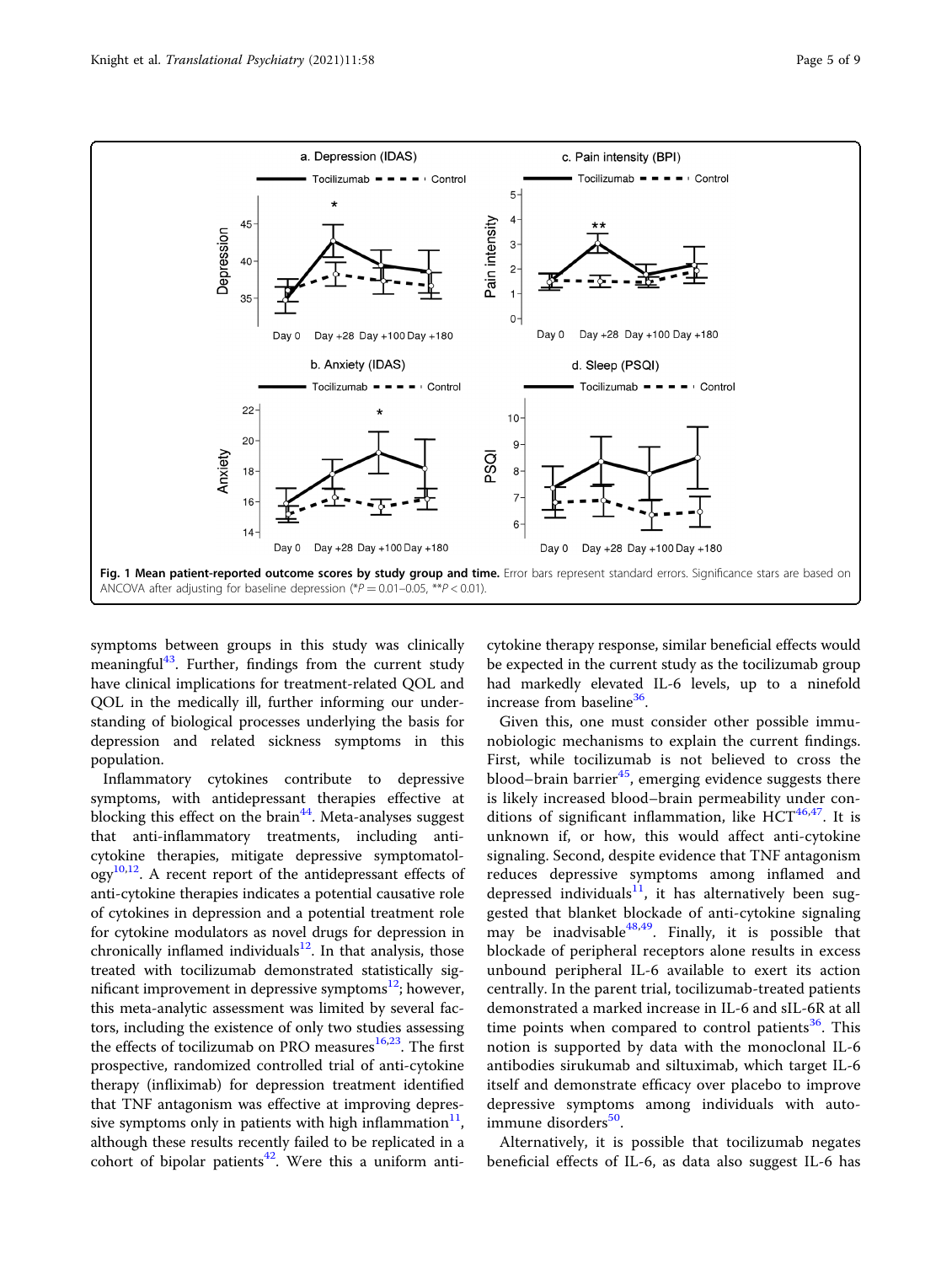| Assessment            | All $(N = 87)$         |                                     | Tocilizumab cohort ( $N = 25$ ) |                                     | Control cohort $(N = 62)$ |                                     |         |
|-----------------------|------------------------|-------------------------------------|---------------------------------|-------------------------------------|---------------------------|-------------------------------------|---------|
|                       | No. of<br>participants | Assessment data,<br>mean score (SD) | No. of<br>participants          | Assessment data,<br>mean score (SD) | No. of<br>participants    | Assessment data,<br>mean score (SD) | P value |
| Depression            |                        |                                     |                                 |                                     |                           |                                     |         |
| Baseline              | 85                     | 35.7 (10.9)                         | 25                              | 34.8 (8.8)                          | 60                        | 36.1 (11.7)                         | 0.95    |
| Day 28                | 79                     | 39.5 (11.7)                         | 22                              | 42.7 (10.2)                         | 57                        | 38.2 (12.1)                         | 0.03    |
| Day 100               | 74                     | 37.9 (12.0)                         | 20                              | 39.5 (9.1)                          | 54                        | 37.3 (12.9)                         | 0.16    |
| Day 180               | 57                     | 37.1 (11.4)                         | 12                              | 38.6 (9.9)                          | 45                        | 36.7 (11.8)                         | 0.40    |
| Anxiety               |                        |                                     |                                 |                                     |                           |                                     |         |
| Baseline              | 85                     | 15.4 (4.4)                          | 25                              | 15.9 (5.0)                          | 60                        | 15.2(4.2)                           | 0.66    |
| Day 28                | 79                     | 16.7(4.2)                           | 22                              | 17.8 (4.4)                          | 57                        | 16.3(4.1)                           | 0.10    |
| Day 100               | 73                     | 16.6 (4.6)                          | 19                              | 19.2 (6.0)                          | 54                        | 15.6 (3.7)                          | 0.02    |
| Day 180               | 57                     | 16.6(5.1)                           | 12                              | 18.2 (6.6)                          | 45                        | 16.2(4.6)                           | 0.44    |
| Fatigue, intensity    |                        |                                     |                                 |                                     |                           |                                     |         |
| Baseline              | 85                     | 3.4(2.1)                            | 25                              | 2.5(1.5)                            | 60                        | 3.9(2.2)                            | 0.003   |
| Day 28                | 79                     | 4.0(1.8)                            | 22                              | 4.2(1.7)                            | 57                        | 3.9(1.9)                            | 0.36    |
| Day 100               | 73                     | 3.4(2.0)                            | 18                              | 3.7(2.0)                            | 55                        | 3.3(2.0)                            | 0.52    |
| Day 180               | 55                     | 3.7(1.8)                            | 12                              | 4.2(1.1)                            | 43                        | 3.6(2.0)                            | 0.36    |
| Fatique, duration     |                        |                                     |                                 |                                     |                           |                                     |         |
| Baseline              | 85                     | 6.5(4.5)                            | 25                              | 5.4(4.1)                            | 60                        | 7.0(4.6)                            | 0.17    |
| Day 28                | 79                     | 8.8(4.5)                            | 22                              | 9.6(4.7)                            | 57                        | 8.5(4.4)                            | 0.28    |
| Day 100               | 74                     | 8.0(4.5)                            | 19                              | 8.9 (4.4)                           | 55                        | 7.7(4.6)                            | 0.31    |
| Day 180               | 55                     | 8.3(4.5)                            | 12                              | 9.2(4.0)                            | 43                        | 8.1(4.6)                            | 0.61    |
| Fatigue, interference |                        |                                     |                                 |                                     |                           |                                     |         |
| Baseline              | 85                     | 2.2(2.3)                            | 25                              | 1.5(1.8)                            | 60                        | 2.5(2.4)                            | 0.09    |
| Day 28                | 79                     | 2.9(2.4)                            | 22                              | 2.8(1.9)                            | 57                        | 2.9(2.5)                            | 0.79    |
| Day 100               | 74                     | 2.4(2.3)                            | 19                              | 2.3(1.8)                            | 55                        | 2.5(2.5)                            | 0.83    |
| Day 180               | 55                     | 2.3(2.1)                            | 12                              | 1.9(1.7)                            | 43                        | 2.5(2.2)                            | 0.53    |
| Pain, intensity       |                        |                                     |                                 |                                     |                           |                                     |         |
| Baseline              | 84                     | 1.5(2.0)                            | 25                              | 1.5(1.7)                            | 59                        | 1.5(2.2)                            | 0.50    |
| Day 28                | 79                     | 1.9(1.9)                            | 22                              | 3.0(1.8)                            | 57                        | 1.5(1.8)                            | < .001  |
| Day 100               | 73                     | 1.5(1.6)                            | 18                              | 1.8(1.8)                            | 55                        | 1.5(1.6)                            | 0.61    |
| Day 180               | 57                     | 2.0(2.0)                            | 12                              | 2.2(2.6)                            | 45                        | 1.9(1.9)                            | 0.93    |
| Pain, interference    |                        |                                     |                                 |                                     |                           |                                     |         |
| Baseline              | 84                     | 1.3(2.0)                            | 25                              | 0.9(1.7)                            | 59                        | 1.4(2.1)                            | 0.22    |
| Day 28                | 78                     | 1.6(2.2)                            | 22                              | 2.0(2.0)                            | 56                        | 1.5(2.4)                            | 0.08    |
| Day 100               | 73                     | 1.6(2.3)                            | 18                              | 1.6(1.8)                            | 55                        | 1.6(2.4)                            | 0.64    |
| Day 180               | 57                     | 2.0(2.4)                            | 12                              | 1.6(2.4)                            | 45                        | 2.1(2.4)                            | 0.42    |
| Sleep                 |                        |                                     |                                 |                                     |                           |                                     |         |
| Baseline              | 85                     | 7.0(4.3)                            | 25                              | 7.4(4.1)                            | 60                        | 6.8(4.5)                            | 0.44    |
| Day 28                | 79                     | 7.3(4.5)                            | 22                              | 8.4 (4.4)                           | 57                        | 6.9(4.5)                            | 0.12    |
| Day 100               | 75                     | 6.8(4.3)                            | 20                              | 7.9(4.5)                            | 55                        | 6.3(4.3)                            | 0.16    |
| Day 180               | 57                     | 6.9(3.9)                            | 12                              | 8.5(4.0)                            | 45                        | 6.5(3.8)                            | 0.13    |

<span id="page-5-0"></span>Table 2 Quality of life patient-reported outcomes at baseline, day 28, day 100, and day 180 post transplant.

positive health associations. For example, acute exercise increases IL-6 100-fold without activating TNF or IL-1 beta, resulting in a constellation of biological changes generally considered anti-inflammatory<sup>[51](#page-8-0)</sup>. Hyperther- $mia<sup>52</sup>$  $mia<sup>52</sup>$  $mia<sup>52</sup>$  and fasting<sup>[53](#page-8-0)</sup> induce similar IL-6-increasing and health-promoting changes. Further, these studies generally support antidepressant or mood-enhancing properties as well, although these interventions only transiently increase IL-6. It is possible that other signaling molecules accompanying IL-6 are responsible for the current tocilizumab findings. For example, administration of IL-6 alone does not produce sickness behavior, but requires the presence of IL-1 to achieve this effect<sup>54</sup>. Finally, the anti-inflammatory cascade may be just one component of immunomodulation in the inflammation–depression relationship<sup>[48](#page-8-0)</sup>. This notion is in part supported by data from our group identifying that IL-6 antagonism in mice with GVHD does not alter dysregulated brain tryptophan metabolism<sup>[33](#page-8-0)</sup>, a mono-amine pathway altered by neuroinflammation<sup>[6](#page-7-0)</sup>.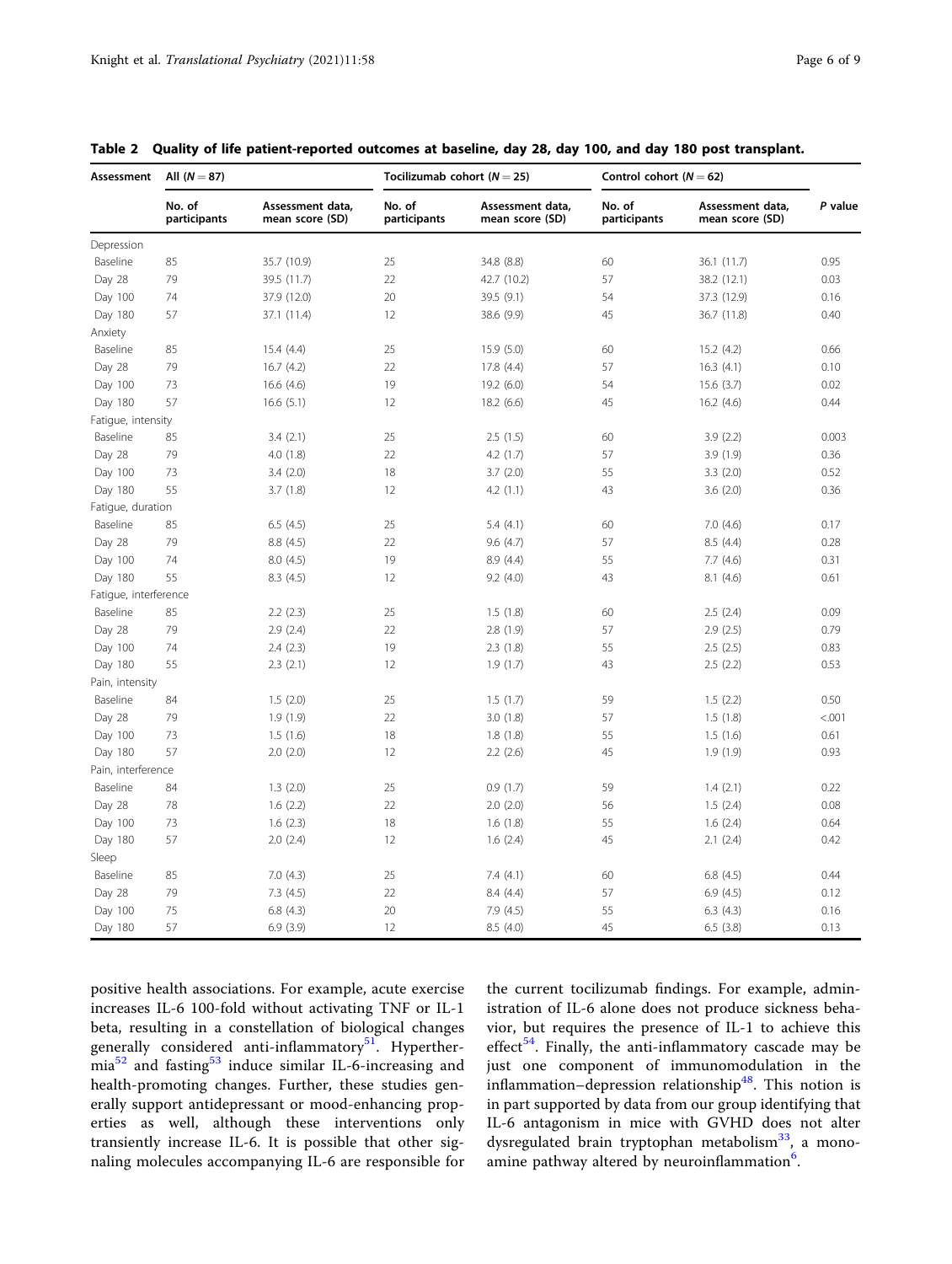| Assessment            | Day 28                    |         | Day 100                   |         | Day 180                  |         |
|-----------------------|---------------------------|---------|---------------------------|---------|--------------------------|---------|
|                       | Estimate (95% CI)         | P value | Estimate (95% CI)         | P value | Estimate (95% CI)        | P value |
| Depression            | 4.73 (0.64, 8.81)         | 0.02    | $1.54 (-2.81, 5.88)$      | 0.49    | $4.41 (-0.59, 9.40)$     | 0.08    |
| Anxiety               | $1.64 (-0.16, 3.44)$      | 0.07    | 2.82 (0.86, 4.78)         | 0.005   | $1.76 (-0.48, 4.00)$     | 0.12    |
| Fatigue, intensity    | $0.36$ ( $-0.41$ , 1.13)  | 0.36    | $0.18$ (-0.66, 1.01)      | 0.68    | $0.89$ ( $-0.05$ , 1.82) | 0.06    |
| Fatigue, duration     | $1.13$ (-0.56, 2.83)      | 0.19    | $1.11 (-0.70, 2.93)$      | 0.23    | $1.22 (-0.85, 3.30)$     | 0.25    |
| Fatigue, interference | $-0.31$ ( $-1.16$ , 0.54) | 0.47    | $-0.27$ ( $-1.18$ , 0.64) | 0.56    | $-0.37$ $(-1.41, 0.67)$  | 0.48    |
| Pain, intensity       | 1.22 (0.49, 1.96)         | 0.001   | $0.27$ ( $-0.53$ , 1.07)  | 0.50    | $0.98$ $(0.07, 1.88)$    | 0.04    |
| Pain, interference    | $0.11$ (-0.78, 0.99)      | 0.81    | $-0.15$ ( $-1.13$ , 0.82) | 0.75    | $0.08$ ( $-1.02$ , 1.19) | 0.88    |
| Sleep                 | 1.32 (-0.30, 2.94)        | 0.11    | $1.47$ $(-0.23, 3.17)$    | 0.09    | 2.46 (0.54, 4.38)        | 0.01    |

<span id="page-6-0"></span>Table 3 Tocilizumab compared to control cohort based on propensity-weighted<sup>a</sup> models for quality of life patientreported outcomes after adjusting for baseline values and aGVHD (grades II–IV).

<sup>a</sup>Propensity scores were obtained using a logistic regression model with age, sex, BMI, CMV status, conditioning regimen, and donor type as predictors of study group.

Table 4 Effect of presence of aGVHD (grades II–IV) compared to those without aGVHD at same time point, based on propensity-weighted<sup>a</sup> models for quality of life patient-reported outcomes after adjusting for baseline values and cohort.

| Assessment            | Estimate (95% CI)         | P value |  |
|-----------------------|---------------------------|---------|--|
| Depression            | $3.13 (-1.77, 8.04)$      | 0.19    |  |
| Anxiety               | $0.94 (-1.20, 3.08)$      | 0.35    |  |
| Fatigue, intensity    | $0.37$ ( $-0.63$ , 1.36)  | 0.43    |  |
| Fatigue, duration     | 2.56 (0.36, 4.76)         | 0.03    |  |
| Fatigue, interference | $1.01$ $(-0.08, 2.10)$    | 0.07    |  |
| Pain, intensity       | $0.25$ ( $-0.66$ , 1.17)  | 0.55    |  |
| Pain, interference    | $0.12$ (-0.95, 1.19)      | 0.81    |  |
| Sleep                 | $-0.06$ ( $-1.98$ , 1.87) | 0.95    |  |

<sup>a</sup>Propensity scores were obtained using a logistic regression model with age, sex, BMI, CMV status, conditioning regimen, and donor type as predictors of study group.

Underscoring the clinical relevance of the current findings, tocilizumab received FDA approval for cytokine release syndrome (CRS) in 2017. CRS is a severe and common side effect of chimeric antigen receptor (CAR) T-cell therapy, a novel immunotherapy utilizing genetically modified  $T$  cells to specifically target cancer cells<sup>[55](#page-8-0)</sup>. Inhibition of IL-6 binding with tocilizumab results in a rapid and dramatic improvement in all the lifethreatening symptoms associated with CAR T therapies except for the neurologic sequelae $56$ . Investigators postulate neurotoxicity may actually worsen with tocilizumab administration $57$ , a finding in accord with the current data. However, blocking IL-1 alone abrogates the neurotoxic effects of CRS, further substantiating the idea that

other inflammatory cytokines in addition to IL-6 might have a role in promoting neurotoxicity<sup>58</sup>. Finally, tocilizumab is being increasingly used to treat patients with severe COVID-19 who have  $CRS<sup>59</sup>$ , rendering it particularly timely to understand its neuropsychiatric sequelae $60$ .

This study's findings are limited in several respects. Most notably, the intervention vs. comparison cohorts were treated at different institutions. While this may have confounded study findings, several factors argue against this. First, the tocilizumab cohort endorsed better QOL symptoms upon study initiation yet developed more severe symptomatology following tocilizumab and HCT. Second, tocilizumab's impact on aGVHD should have biased the data in the opposite direction of the current findings. In fact, while patients with aGVHD were more depressed than patients without, the tocilizumab group remained overall more depressed, despite having less aGVHD. Third, the post hoc comparison group received significantly more myeloablative conditioning regimens a more pro-inflammatory and toxic treatment—than the tocilizumab group. Again, this group difference should have biased the data in the opposite direction of the current findings. Fourth, the current results are consistent across PRO domains and time points, rendering it possible, but unlikely that institutionally related factors influenced these particular outcomes with such uniformity. Another limitation is that the tocilizumab group was older than the control group. In sum, future research should target intervention and control populations from the same institution using a randomized, blinded, parallel group design. Finally, while cytokine data was available and reported by Drobyski et al. $36$  for the tocilizumab group, inflammatory biomarker data from the comparison cohort was not available. Of note, both groups had generally modest levels of depression symptomatology.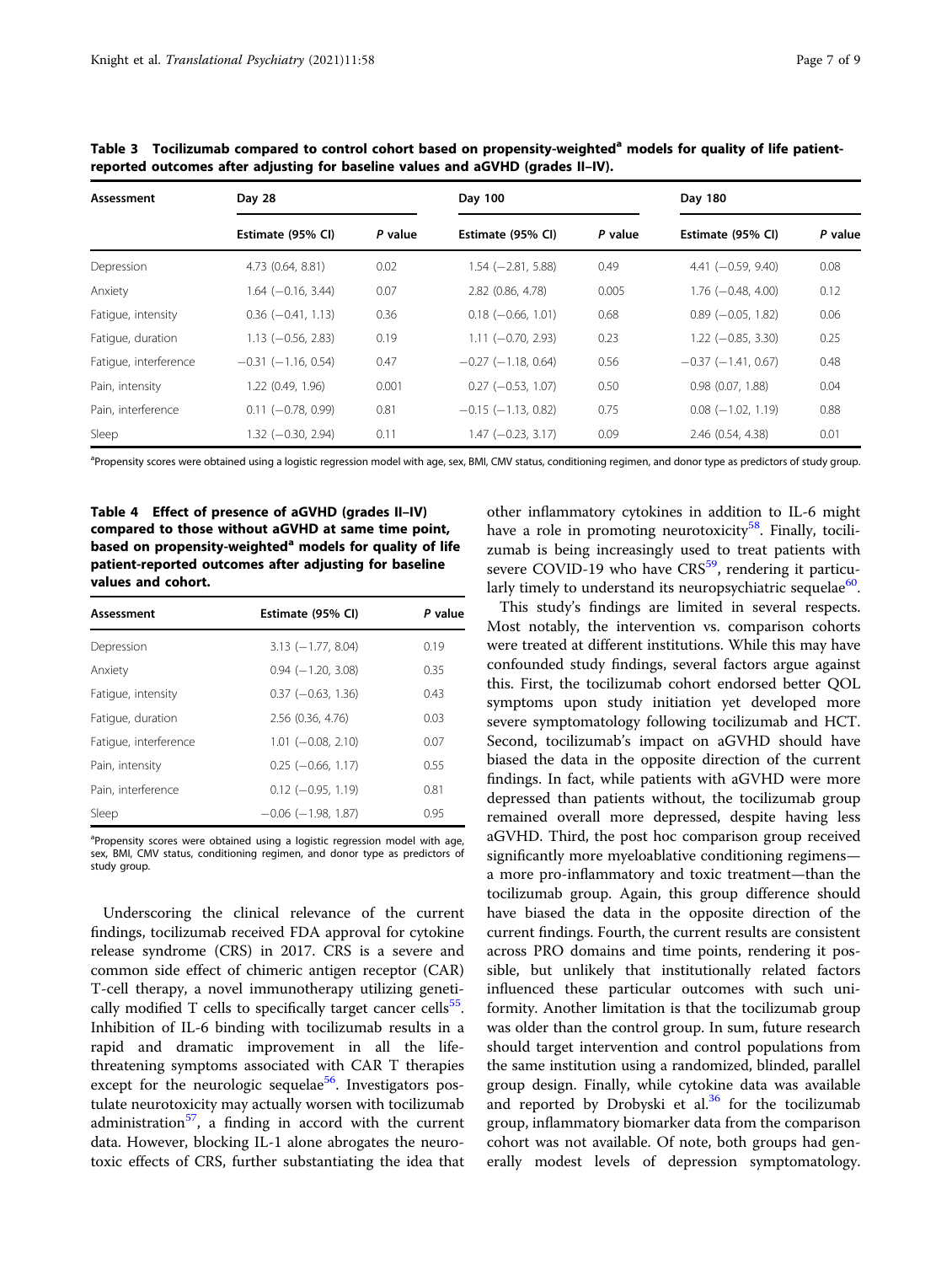<span id="page-7-0"></span>Therefore, results may not generalize to moderately or severely depressed populations who are in need of novel treatment approaches. Future studies should compare biological parameters of inflammation—including but not limited to IL-6—between treatment vs. control conditions to better understand the physiologic milieu underlying the observed clinical differences. While the current study did not have access to participant biological data in the comparison group, such inflammatory biology data collection is currently underway to better understand tocilizumab-associated inflammatory signaling, and its relationship to PROs and symptomatology.

The current findings suggest that the IL-6 receptor antagonist tocilizumab does not improve and may actually worsen depression and related symptoms—including anxiety, pain, and sleep—among medically ill individuals undergoing allogeneic HCT. These are the first human data evaluating both an intervention and comparison group in the setting of tocilizumab administration. Given prior dogma supporting the beneficial effects of anti-cytokine therapy for inflammation-associated mood dysregulation, these findings have clinical implications both in informing current psychiatric paradigm, as well as anticipating potential adverse QOL and psychiatric sequelae among patients receiving anti-cytokine therapy for medical purposes.

#### Acknowledgements

This project was supported in part by the National Center for Advancing Translational Sciences, National Institutes of Health, through Grant Numbers UL1TR001436, KL2TR001438, K07CA136966, R21CA133343, KL2RR0205012, UL1RR025011, and P30CA014520; the Research and Education Component of the Advancing a Healthier Wisconsin Research Endowment at the Medical College of Wisconsin; the Laura Gralton Philanthropic Fund; and the Forward Lymphoma Foundation. Its contents are solely the responsibility of the authors and do not necessarily represent the official views of the NIH. These data have been presented in part at the Blood and Marrow Transplantation, Psychoneuroimmunology Research Society, and the Academy of Consultation Liaison Psychiatry Annual Meetings, 2018.

#### Author details

<sup>1</sup>Department of Psychiatry and Behavioral Medicine, Medical College of Wisconsin, Milwaukee, WI, USA. <sup>2</sup>Section of BMT & Cellular Therapies; Division of Hematology/Oncology, Department of Medicine, Medical College of Wisconsin, Milwaukee, WI, USA. <sup>3</sup>Department of Microbiology & Immunology, Medical College of Wisconsin, Milwaukee, WI, USA. <sup>4</sup>Department of Psychiatry, University of Wisconsin School of Medicine and Public Health, Madison, WI, USA. <sup>5</sup>Division of Biostatistics, Institute for Health & Society; Medical College of Wisconsin, Milwaukee, WI, USA. <sup>6</sup>Department of Pharmacology and Toxicology and Neuroscience Research Center, Medical College of Wisconsin, Milwaukee, WI, USA. <sup>7</sup>Center for International Blood and Marrow Transplant Research, Medical College of Wisconsin, Milwaukee, WI, USA. <sup>8</sup>Department of Psychology, University of Wisconsin, Madison, WI, USA. <sup>9</sup>Norman Cousins Center for Psychoneuroimmunology at the Jane and Terry Semel Institute for Neuroscience, and the Department of Psychiatry and Biobehavioral Sciences; David Geffen School of Medicine, University of California Los Angeles, Los Angeles, CA, USA. <sup>10</sup>School of Human Ecology, University of Wisconsin-Madison, Madison, WI, USA. <sup>11</sup>Usona Institute, Fitchburg, WI, USA

#### Author contributions

All authors were involved with the following components of manuscript preparation: substantial contributions to the conception or design of the work, or the acquisition, analysis, or interpretation of data for the work; drafting the work or revising it critically for important intellectual content; final approval of

the version to be published; and agreement to be accountable for all aspects of the work in ensuring that questions related to the accuracy or integrity of any part of the work are appropriately investigated and resolved.

#### Conflict of interest

The authors declare that they have no conflict of interest.

#### Publisher's note

Springer Nature remains neutral with regard to jurisdictional claims in published maps and institutional affiliations.

Supplementary Information accompanies this paper at ([https://doi.org/](https://doi.org/10.1038/s41398-020-01164-y) [10.1038/s41398-020-01164-y](https://doi.org/10.1038/s41398-020-01164-y)).

Received: 23 June 2020 Revised: 2 December 2020 Accepted: 7 December 2020

Published online: 18 January 2021

#### References

- Kessler, R. C. et al. The epidemiology of major depressive disorder: results from the National Comorbidity Survey Replication (NCS-R). JAMA 289, 3095–3105 (2003).
- 2. Garrido, M. M. et al. Mental illness and mental healthcare receipt among hospitalized veterans with serious physical illnesses. J. Palliat. Med. 20, 247–252  $(2017)$
- 3. Mikocka-Walus, A., Knowles, S. R., Keefer, L. & Graff, L. Controversies revisited: a systematic review of the comorbidity of depression and anxiety with inflammatory bowel diseases. Inflamm. Bowel Dis. 22, 752–762 (2016).
- 4. Derogatis, L. R. et al. The prevalence of psychiatric disorders among cancer patients. JAMA 249, 751 (1983).
- 5. Popkin, M. K., Callies, A. L. & Mackenzie, T. B. The outcome of antidepressant use in the medically ill. Arch. Gen. Psychiatry 42, 1160-1163 (1985).
- 6. Felger, J. C. & Lotrich, F. E. Inflammatory cytokines in depression: neurobiological mechanisms and therapeutic implications. Neuroscience 246, 199-229  $(2013)$
- 7. Miller, A. H., Maletic, V. & Raison, C. L. Inflammation and its discontents: the role of cytokines in the pathophysiology of major depression. Biol. Psychiatry 65, 732–741 (2009).
- 8. Lanquillon, S., Krieg, J.-C., Bening-Abu-Shach, U. & Vedder, H. Cytokine production and treatment response in major depressive disorder. Neuropsychopharmacology 22, 370–379 (2000).
- 9. Misiak, B. et al. Cytokine alterations and cognitive impairment in major depressive disorder: from putative mechanisms to novel treatment targets. Prog. Neuropsychopharmacol. Biol. Psychiatry 80, 177-188 (2018).
- 10. Köhler, O. et al. Effect of anti-inflammatory treatment on depression, depressive symptoms, and adverse effects: a systematic review and metaanalysis of randomized clinical trials. JAMA Psychiatry 71, 1381-1391 (2014).
- 11. Raison, C. L. et al. A randomized controlled trial of the tumor necrosis factor antagonist infliximab for treatment-resistant depression: the role of baseline inflammatory biomarkers. JAMA Psychiatry 70, 31-41 (2013).
- 12. Kappelmann, N., Lewis, G., Dantzer, R., Jones, P. B. & Khandaker, G. M. Antidepressant activity of anti-cytokine treatment: a systematic review and metaanalysis of clinical trials of chronic inflammatory conditions. Mol. Psychiatry 23, 335–343 (2016).
- 13. Udina, M. et al. Cytokine-induced depression: current status and novel targets for depression therapy. CNS Neurol. Disord. Drug Targets 13, 1066–1074 (2014).
- 14. Roman, M. & Irwin, M. R. Novel neuroimmunologic therapeutics in depression: a clinical perspective on what we know so far. Brain Behav. Immun. 83, 7–21 (2019).
- 15. Scheller, J. & Rose-John, S. Interleukin-6 and its receptor: from bench to bedside. Med. Microbiol. Immunol. 195, 173–183 (2006).
- 16. Traki, L. et al. Responsiveness of the EuroQol EQ-5D and Hospital Anxiety and Depression Scale (HADS) in rheumatoid arthritis patients receiving tocilizumab. Clin. Rheumatol. 33, 1055-1060 (2014).
- 17. Khandaker, G. M., Pearson, R. M., Zammit, S., Lewis, G. & Jones, P. B. Association of serum interleukin 6 and C-reactive protein in childhood with depression